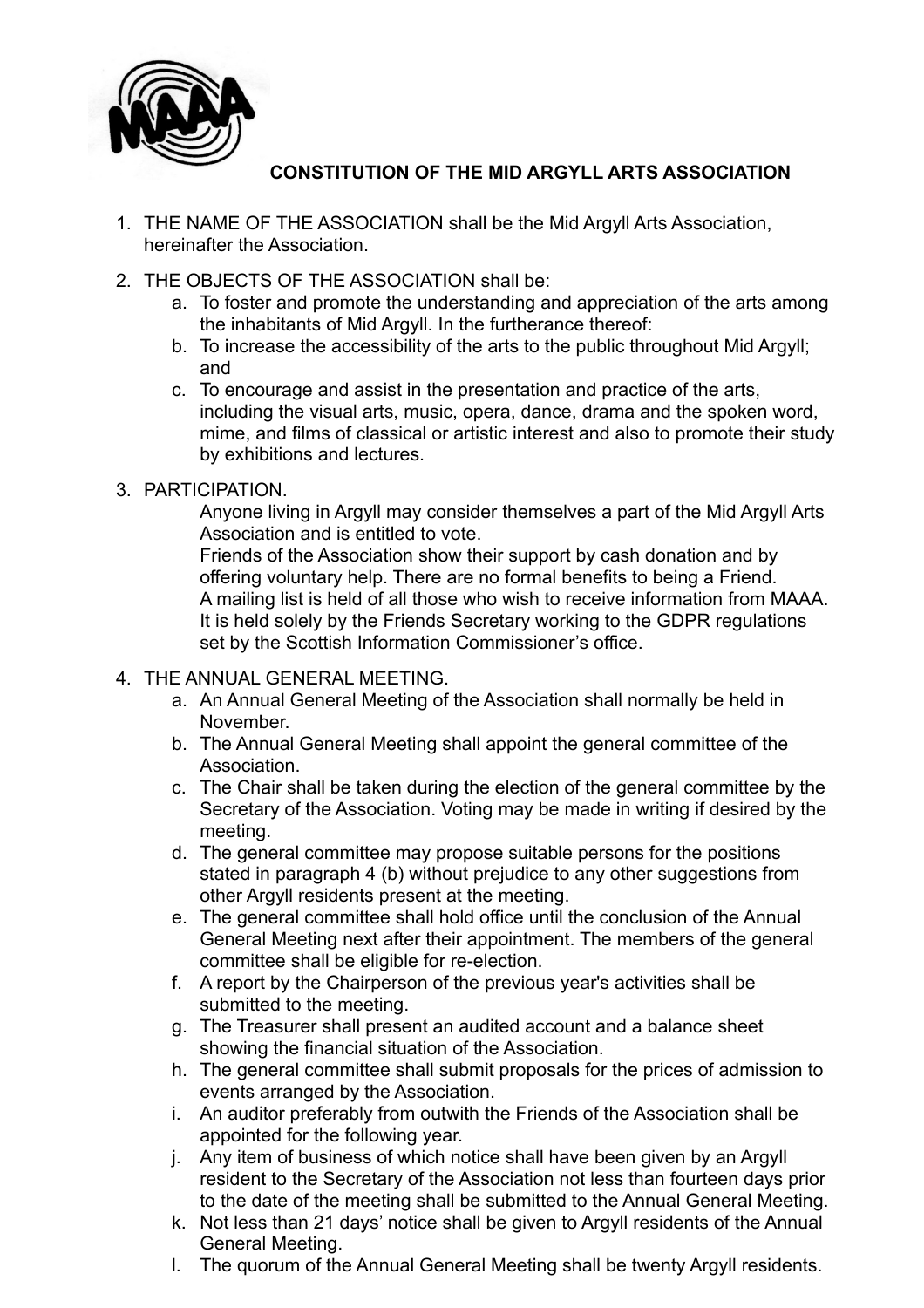- 5. THE GENERAL COMMITTEE.
	- a. This shall consist of the five Officers of the Association (that is, Chairperson, Vice-Chairperson, Treasurer, Secretary and Friends Secretary, together with not more than four Argyll residents with responsibility for advising in diverse arts such as music, drama and the spoken word, dance, the graphic arts and such other arts as may help to fulfil the objects of the Association.
	- b. The general committee of the Association shall have the power to co-opt only for a limited period and only for a specific purpose.
	- c. The general committee shall carry out the policies of the Association and spend monies for this purpose. It shall also be responsible for the management and control of the affairs and property of the Association.
	- d. The general committee shall have the power to set up sub-committees for specific purposes (such as a social sub-committee) and these subcommittees may co-opt others to help with their functions, but in all matters subject to the approval of the general committee.
	- e. In the absence of the Chairpersons any member of the general committee may be elected to take over the Chair temporarily.
	- f. If one of the office-bearers of the Association resigns, the general committee shall appoint a replacement from the Friends of the Association.
	- g. The quorum for general committee meetings shall be five.
- 6. THE EXECUTIVE COMMITTEE.
	- a. An executive committee shall consist of the Secretary plus one other officebearer.
	- b. The executive committee shall conduct urgent business which cannot wait until a general committee meeting can be arranged.
	- c. The executive committee shall confer with other persons on the general committee whose area of responsibility may be involved in the business to be contracted.
	- d. A full report of its actions shall be given as soon as possible thereafter to the general committee.

## 7. FINANCE AND AUDIT.

- a. The Association raises funds through donations, legacies, grants and sponsorship.
- b. The financial year of the Association shall run from 1 July to 30 June.
- c. The income and property of the Association shall be applied solely towards the objects of the Association as defined in clause two above, and no portion thereof shall be paid or transferred directly or indirectly to anyone except for:
	- (i) repayment in good faith of reasonable out-of-pocket expenses; or
	- (ii) the payment to any official or servant of the Association of reasonable and proper remuneration; or
	- (iii) the payment of a grant to any Friend of the Association in pursuance of the objects of the Association.
- d. Cheques drawn on the funds of the Association shall bear two signatures, the authorised signatories being the Chairperson, Treasurer, and the Secretary.
- e. The accounts of all funds held by or on behalf of the Association shall be prepared annually and shall be audited by a qualified person to be appointed at the Annual General Meeting in accordance with paragraph 4(i).